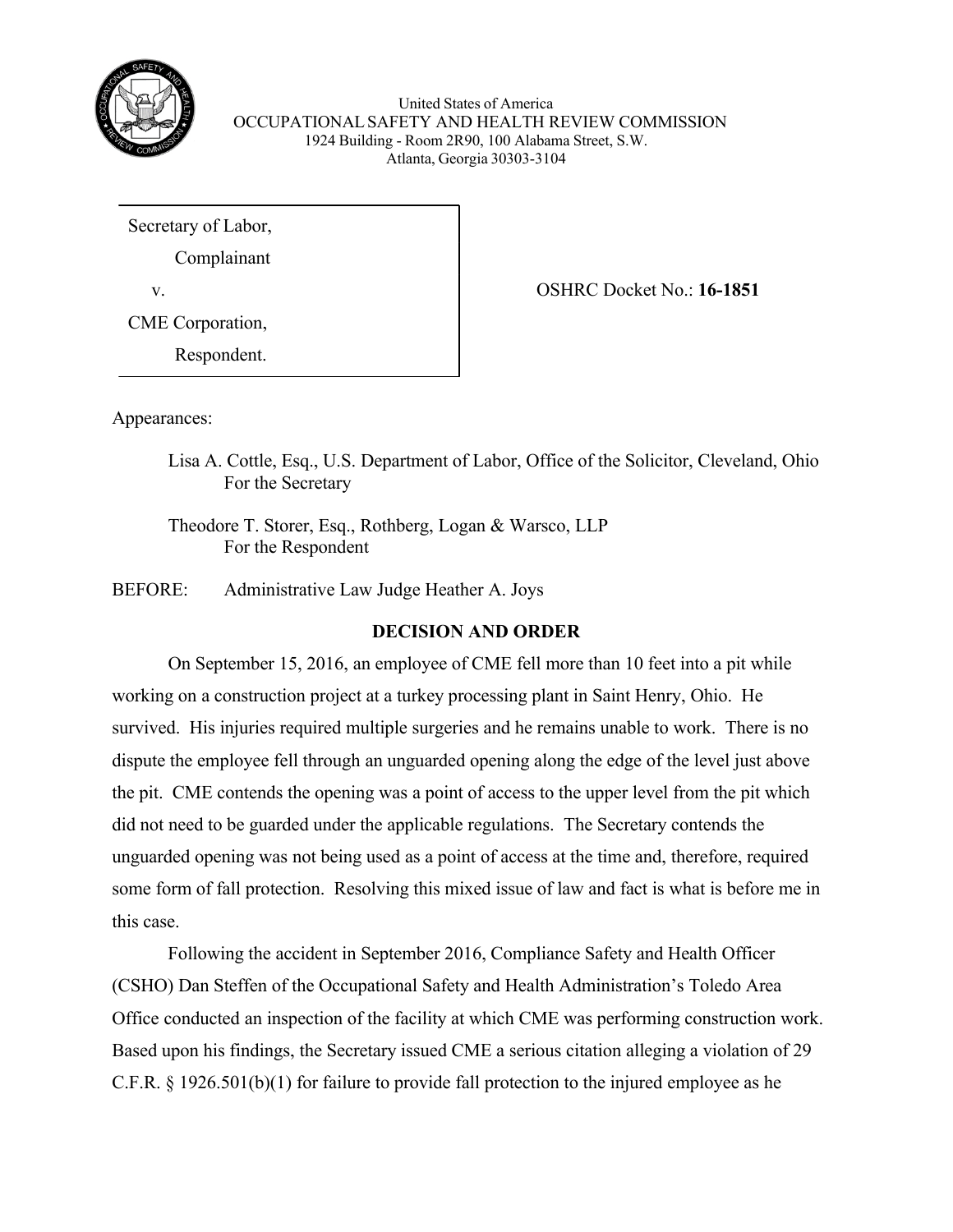worked along the edge of the pit. The Secretary proposed a penalty of \$6,236.00 for this citation. The Secretary also issued an other than serious citation alleging a violation of 29 C.F.R. § 1904.39(a)(2) for failure to report the accident, for which he proposed a penalty of \$3,500.00. CME timely contested the citations, bringing this matter before the Occupational Safety and Health Review Commission pursuant to  $\S$  10(c) of the Occupational Safety and Health Act of 1970, 29 U.S.C. § 651-678 (the Act). CME contests both the citation and the associated penalty of the alleged serious violation of § 1926.501(b)(1). It contests only the penalty assessed for the other than serious violation of  $\S$  1904.39(a)(2).

I held a hearing in this matter on August 16, 2017, in Detroit, Michigan. The parties filed post-hearing briefs on October [1](#page-2-0)0, 2017.<sup>1</sup>

For the reasons discussed below, Item 1, Citation 1, is affirmed and a penalty of \$6,000.00 is assessed. Item 1, Citation 2, is affirmed and a penalty of \$500.00 is assessed.

# **JURISDICTION**

The parties stipulated jurisdiction of this action is conferred upon the Commission pursuant to  $\S$  10(c) of the Act (Tr. 8). The parties also stipulated at the hearing that at all times relevant to this action, CME was an employer engaged in a business affecting interstate commerce within the meaning of  $\S 3(5)$  of the Act (Tr. 8-9). Based on the parties's stipulations and the facts presented, I find CME is an employer covered under the Act and the Commission has jurisdiction over this proceeding.

### **BACKGROUND**

#### *The Project*

CME is a commercial construction company headquartered in Fort Wayne, Indiana. It is a family-owned business with approximately 30 employees (Exhs. R-5; R-6; R-7). For certain jobs, CME uses temporary workers supplied by United Labor Group (ULG). The majority of its workforce is full-time CME employees (Tr. 243).

In 2016, CME had a contract to build an offal processing building for a turkey producer in Saint Henry, Ohio. Paul Martin was CME's site superintendent for that job (Tr. 161). Martin

 $1$  To the extent either party failed to raise an argument in its post-hearing brief, such argument is deemed abandoned. *See S & S Diving*, 8 BNA OSHC 2041, 2042 (No. 77-4243, 1980). Although CME raised the affirmative defense of unpreventable employee misconduct in its Answer, CME's brief does not address it. That affirmative defense is deemed abandoned.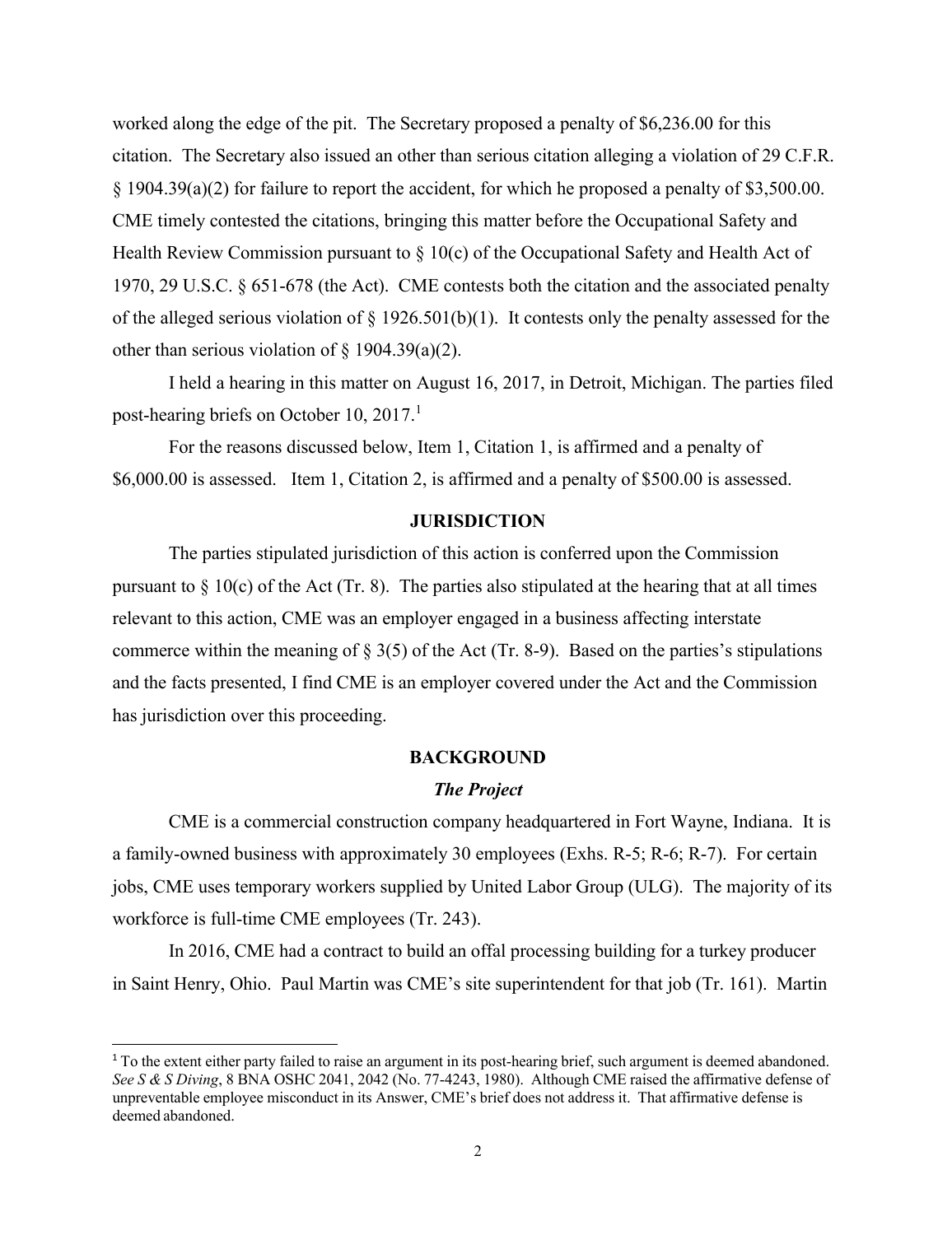described the building and the work CME was performing. The building consisted of three areas. The top area was a cooler. That level was elevated 4 feet above ground level to allow loading and unloading tractor trailers (Tr. 164). It was separated from the other areas of the building and the outside by insulated cooler panels.<sup>[2](#page-3-0)</sup> The building had an area at ground level which was referred to as the mezzanine (Tr. 164). That level was accessible by a ground-level entrance with an overhead door. Below the mezzanine was the pit. The distance from the edge of the mezzanine to the pit below was 11 feet, 2 inches (Tr. 163). CME had installed a standard guardrail along the length of the edge of the mezzanine, leaving two unguarded openings in which it placed ladders to the pit (Tr. 172; Exh. C-3). Where the mezzanine and the cooler abutted was a 4-foot wall referred to as the knee wall.<sup>[3](#page-3-1)</sup> During the relevant time period, CME was in the process of installing the cooler panels that separated the cooler from the other areas.

The cooler panels fit together in tongue and groove fashion (Tr. 167). The CME crew installed the panels in a channel that ran the length of the wall between the cooler area and the pit and the knee wall.<sup>[4](#page-3-2)</sup> The joints between the panels and the channel were caulked to ensure an airtight seal. Two men worked on both sides of the panels screwing them in on the top and bottom (Tr. 165). To reach the panels from the pit area, the two men working on the pit side of the wall used a scissor lift.

# *The Accident*

The injured employee was an experienced iron worker. He had been in the industry for 16 years (Tr. 96). He came to work for CME through ULG and was assigned to begin work on September 12, 2016, on the Saint Henry job. The week prior, CME had sent the injured employee to its headquarters in Fort Wayne, Indiana, for an 8-hour training session, including fall protection training (Tr. 100).

On Monday, September 12, 2016, the injured employee arrived at the worksite at 7:00 am (Tr. 103). On site were Martin and four other CME employees (Tr. 104). Martin was the only member of CME management onsite (Tr. 104). Using the scissor lift to access the area, the injured employee and his co-worker installed the panels along the wall of the upper level

<span id="page-2-0"></span><sup>2</sup> The fully installed cooler panels are depicted in Exhs. C-2 and C-3.

<sup>&</sup>lt;sup>3</sup> This area is depicted in the photograph at Exh. C-2, which was taken by CSHO Steffen after the accident (Tr. 33-34).

<sup>4</sup> The channel is depicted in Exh. C-4 (*see also* Tr. 44).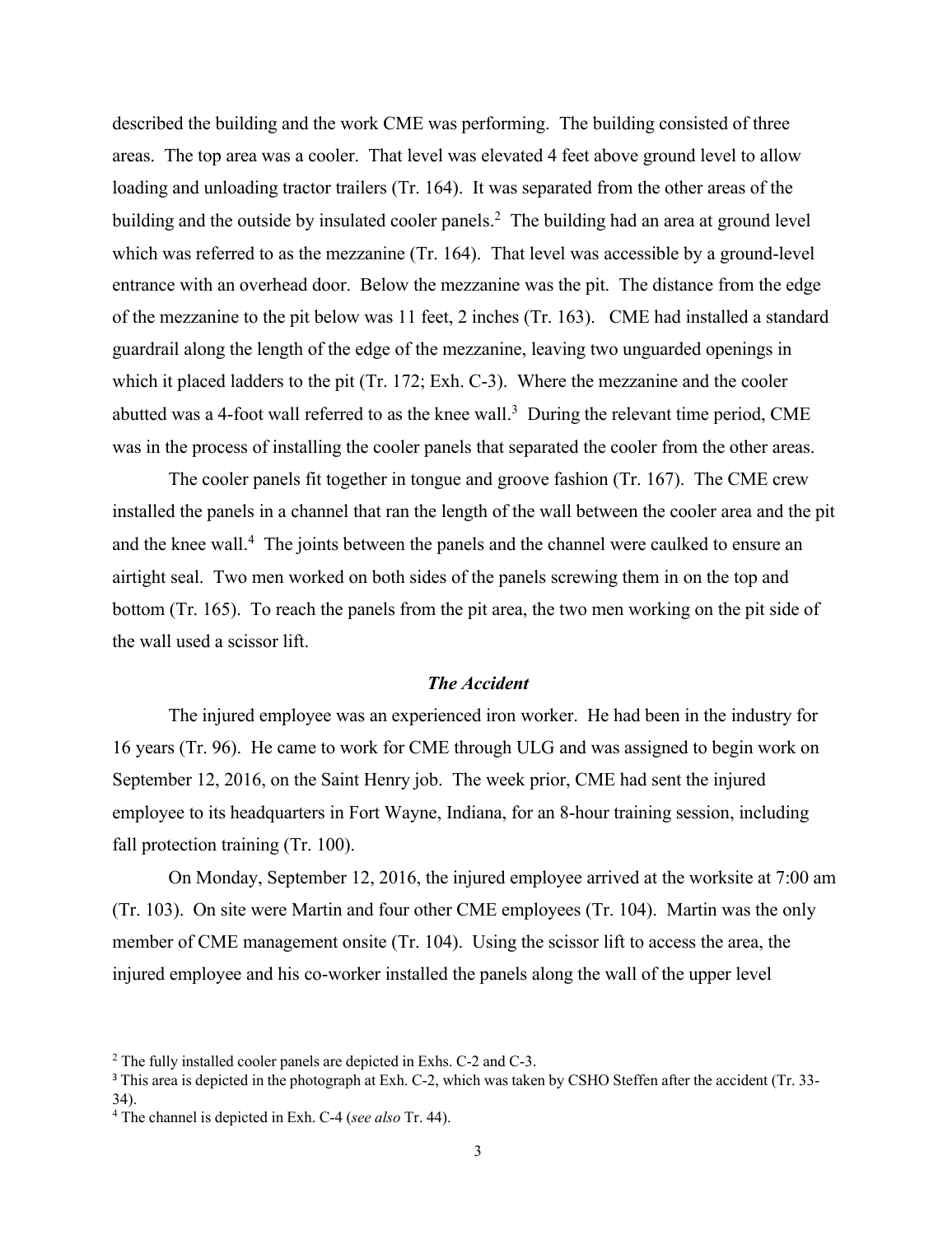adjacent to the pit. They installed panels up to the edge of the pit during the first day (Tr. 105). The following two days, the crew installed panels on the exterior walls (Tr. 106).

On Thursday, September 15, 2016, the injured employee arrived on site at 7:10 am and was told they would be installing the remainder of the panels along the knee wall from the mezzanine (Tr. 106-07). He and his co-worker went to the mezzanine level to begin to prepare the channel in which the panels were to sit, as instructed by Martin (Tr. 107-09, 177). According to Martin, he saw the injured employee cleaning the channel using his glove and asked what he was doing (Tr. 187, 200-01). Martin then left the area to prepare the panels.

Prior to beginning work with the panels, Martin had the ladder leading from the mezzanine to the pit removed from the opening. He then had another employee move a scissor lift into the area (Tr. 182). The lift was flush with the edge of the mezzanine and parallel to the wall of the cooler (Tr. 111). There was a distance of approximately 2 feet between the wall and the lift (Tr.  $112$ ).<sup>[5](#page-4-0)</sup>

The injured employee first cleaned dust and debris from the channel and dumped the material over the edge of the mezzanine. He then began to caulk the channel. As he did so, he stood between the lift and the knee wall. At one point, he ran out of caulk and turned to reach for more from the floor of the lift behind him (Tr. 114). He turned back to continue caulking, took a step, and fell off the edge of the mezzanine to the pit, 11 feet below (Tr. 114). His co- worker called out to him, alerting Martin (Tr. 189). Martin went down the ladder on the opposite end of the mezzanine to assist the injured employee (Tr. 189). The injured employee was placed on a lift in the pit and elevated to the mezzanine. At that point, the lift on the mezzanine level had been moved out of the way (Tr. 191). Once at the mezzanine level, Martin and another

<span id="page-3-2"></span><span id="page-3-1"></span><span id="page-3-0"></span> $5$  On this issue, I credit the testimony of the injured employee. He testified he did not do anything "out of the ordinary" to fit in the space between the lift and the wall and had enough room to turn his body around to reach the lift (Tr. 116-17). The injured employee described himself as "a pretty big guy." (Tr. 137). To my observation, he is an average size adult man. Two feet is a reasonable estimate of the space needed to perform this task. The only evidence that contradicts the injured employee's testimony on this issue is Martin's testimony that the photographs at Exhs. C-4 and C-7, which show a 10-inch gap between the lift and the knee wall, accurately depict the position of the lift at the time of the accident. Martin conceded the photographs were taken by CME after the lift had been moved out of its original position and repositioned (Tr. 191, 197). Martin had not moved the lift into place either time, but had the employee who originally positioned the lift restage the scene after the accident prior to taking the photographs (Tr. 197-98). The employee who moved the lift did not testify. The injured employee testified the photographs are not accurate depictions of where the lift was when he was working in the area (Tr. 111-12). On this issue, the injured employee was the most competent and credible witness. He was in the best position to estimate the distance between the lift and the knee wall before the accident. He testified in a calm, forthright manner and appeared to harbor no animosity toward CME or ULG.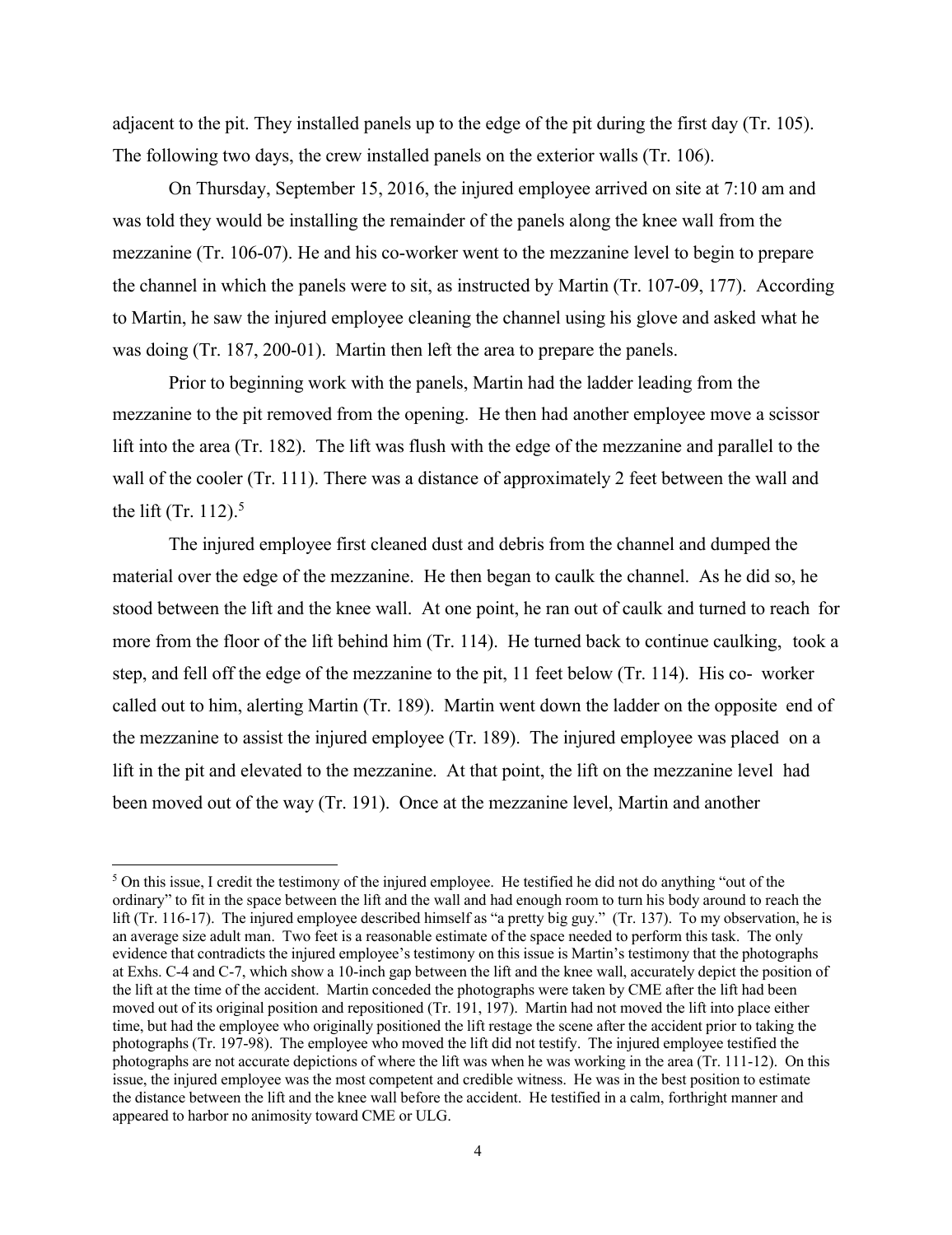employee helped the injured employee to Martin's truck and transported him to the hospital (Tr. 192).

While the injured employee was being assisted, a CME employee called the company's Corporate Safety Director, Tom Smith (Tr. 193, 227). Smith drove immediately to the worksite from his office in Fort Wayne (Tr. 228). While driving, he notified ULG of the accident (Tr. 228). Neither Smith, nor any one from CME notified OSHA of the accident.

As a result of the fall, the injured employee fractured his pelvis in four places, fractured his right elbow and left wrist, suffered injury to his back, and ruptured his bladder (Tr. 124). He has undergone three surgeries to address his injuries and has been unable to return to work due to his injuries as of the date of the hearing (Tr. 125).

### *The OSHA Inspection*

The OSHA Toledo Area Office received a complaint regarding the accident (Tr. 19). CSHO Steffen was assigned to conduct the inspection and visited the Saint Henry worksite on October 3, 2016. The project was not complete when CSHO Steffen arrived onsite, but no employees of CME were working (Tr. 20, 26). CSHO Steffen initially met with Martin. Martin accompanied him on his walk around the facility (Tr. 26). CSHO Steffen's inspection consisted of taking photographs and measurements. He also spoke with Martin. As a follow up to the onsite inspection, CSHO Steffen requested documentation from CME and contacted employees off site (Tr. 26).

<span id="page-4-0"></span>As a result of his inspection, CSHO Steffen recommended CME be issued a citation alleging a serious violation of  $\S 1926.501(b)(1)$  for failure to provide fall protection at the location where the injured employee fell. CSHO Steffen recommended CME be issued an other than serious citation alleging a violation of  $\S$  1904.39(a)(2) for failure to report the in-patient hospitalization of the injured employee. The Secretary proposed a penalty of \$6,236.00 for the serious violation of  $\S 1926.501(b)(1)$  and a penalty of \$3,500.00 for the other than serious violation of § 1904.39(a)(2).

#### **DISCUSSION**

The Secretary has the burden of establishing the employer violated the cited standard. To prove a violation of an OSHA standard, the Secretary must show by a preponderance of the evidence that (1) the cited standard applies; (2) the employer failed to comply with the terms of the cited standard; (3) employees had access to the violative condition; and (4) the cited

5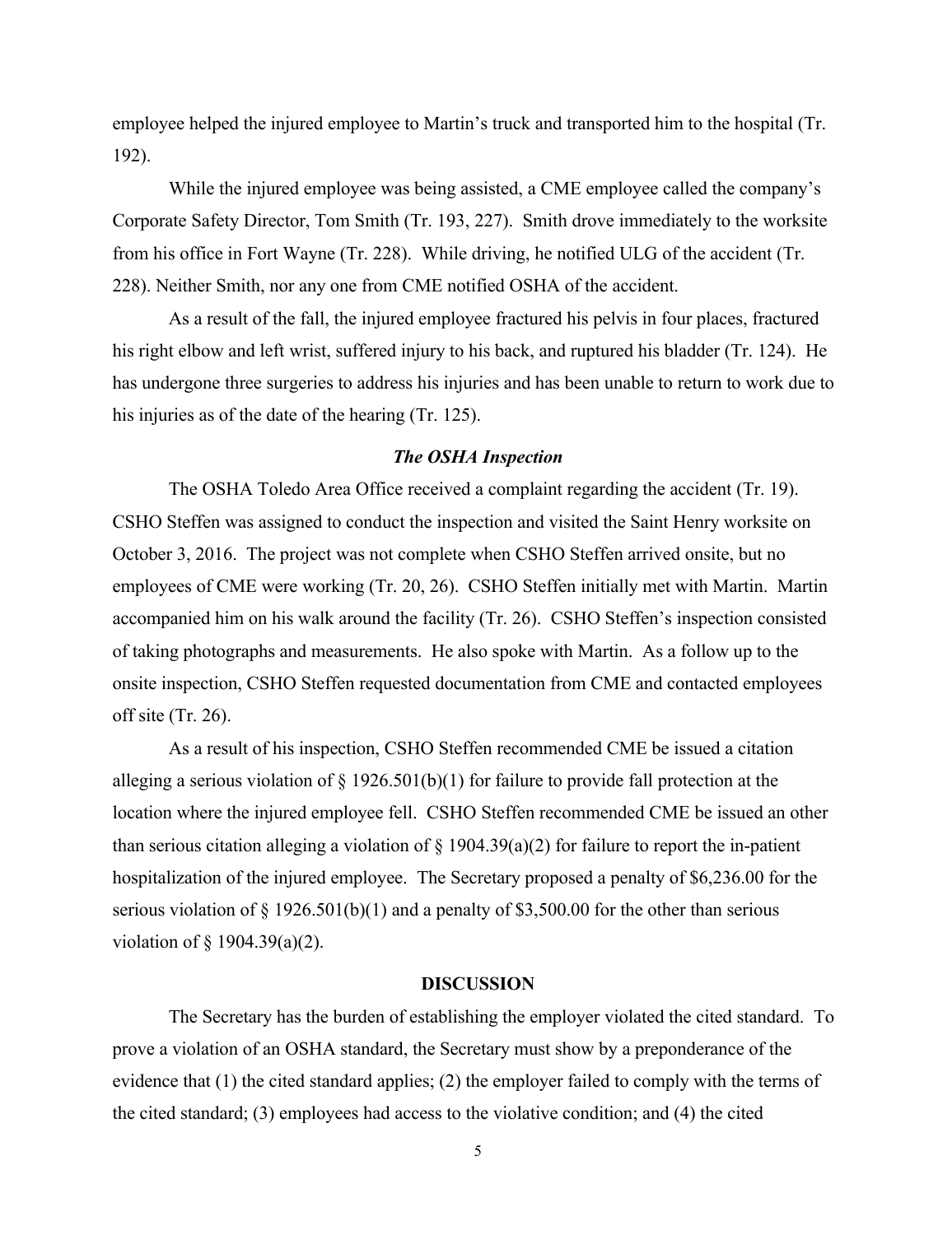employer either knew or could have known with the exercise of reasonable diligence of the violative condition. *JPC Group, Inc.*, 22 BNA OSHC 1859, 1861 (No. 05-1907, 2009).

# **Item 1, Citation 1: The Alleged Violation of 29 C.F.R. § 1926.501(b)(1)**

Item 1, Citation 1 alleges a violation of  $\S 1926.501(b)(1)$ . Section 1926.501(b)(1) is part of Subpart M - Fall Protection. It reads:

Each employee on a walking/working surface (horizontal and vertical surface) with an unprotected side or edge which is 6 feet  $(1.8 \text{ m})$  or more above a lower level shall be protected from falling by the use of guardrail systems, safety net systems, or personal fall arrest systems.

The Secretary alleges CME violated the standard when, on September 15, 2016, at the Saint Henry worksite, it "failed to ensure employee(s) installing insulated cooler panels in the Offal Building were adequately protected from falls." The citation specifically references the injured employee's exposure to an 11-foot, 2-inch fall from the mezzanine to the "concrete floor below."

# *Applicability of the Cited Standard*

There is no dispute CME was engaged in construction work and the mezzanine was a walk/working surface more than 6 feet above a lower level. The issue for resolution is whether the open edge of the mezzanine through which the injured employee fell was an "unprotected side or edge" as that term is defined in the standard. Section 1926.500(b) defines an unprotected side or edge as "any side or edge (except at entrances to points of access) of a walking/working surface…" CME contends the cited area was not an "unprotected side or edge," but rather the ladder access area of the mezzanine.

It is well settled the party seeking the benefit of an exception to a legal requirement has the burden of proof to show that it qualifies for that exception. *C.J. Hughes Construction, Inc.,* 17 BNA OSHC 1753, 1756 (No. 93-3177, 1996); *Dover Elevator Co*., 15 BNA OSHC 1378, 1381 (No. 88-2642, 1991). CME has the burden to establish the area at issue falls within the exception to the definition of an unprotected side or edge.

There is little dispute the unguarded area was intended to be used as a point of access at some time. The record contains little evidence of when or how the ladder was used. Given the care CME used in erecting the guardrails, a reasonable inference can be drawn that the area was intentionally left open for the purpose of allowing ladder access to the mezzanine from the pit (or vice versa) when such access was necessary. For much of the project, and more specifically the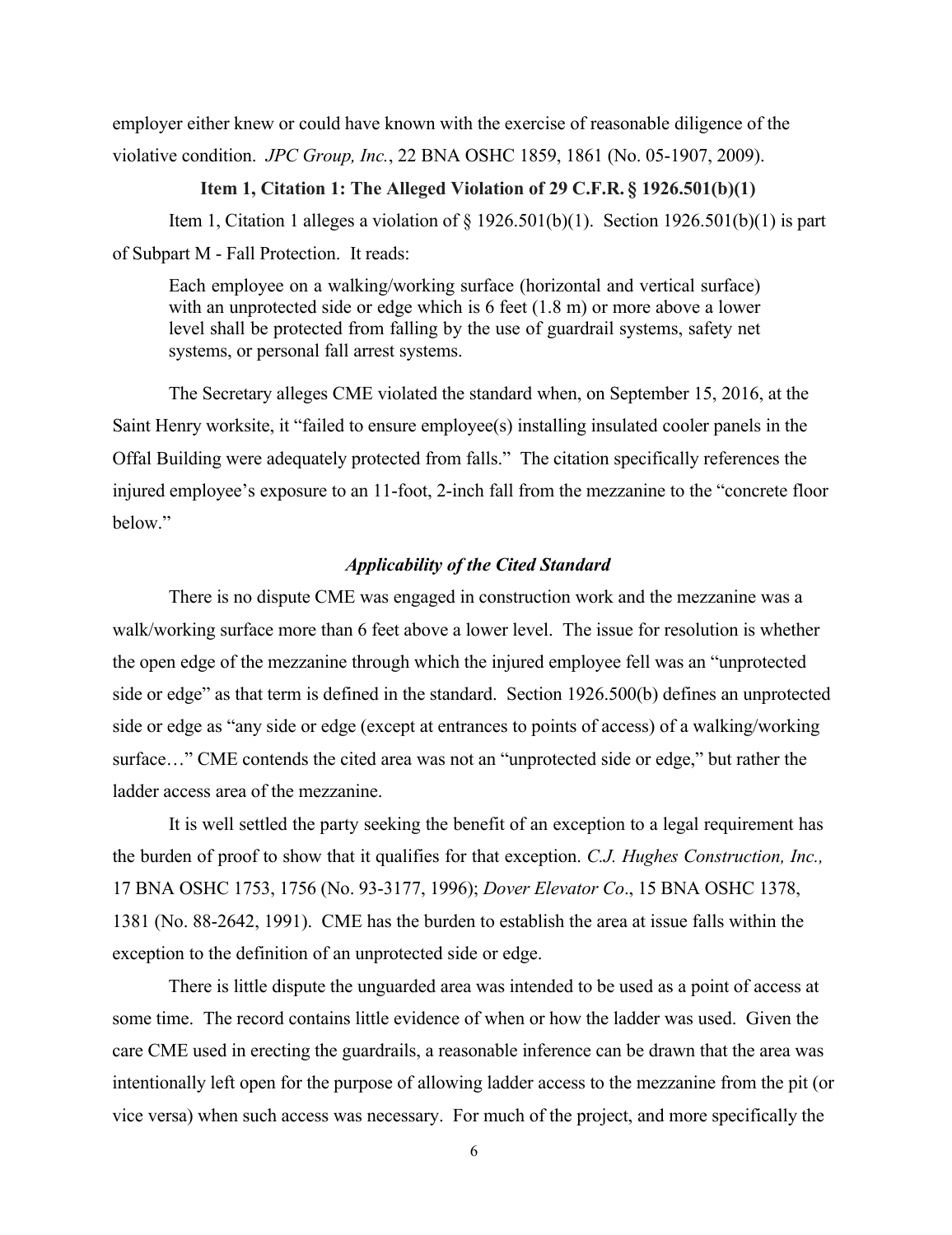days prior to the accident, there was a ladder in the opening. That had been removed at the direction of Martin prior to beginning the panel installation on September 15, 2016, to accommodate the lift (Tr. 212). There was a second opening with a ladder from which the pit could be accessed available on that day (Tr. 182, 190). [6](#page-7-0)

The question to be answered in this matter is whether the cited opening was an entrance to a point of access or an unprotected edge on September 15, 2016, the day of the accident.<sup>[7](#page-7-1)</sup> The Secretary contends the opening did not fall under the exception to the definition because it was not being used to access the pit on the day of the accident and removal of the ladder and placement of the lift prevented the opening from being used as access to the pit. CME argues the opening was an entrance to a point of access if it is used for that purpose "at some point."[8](#page-7-2) The Secretary has promulgated no guidance on the standard's exception or what constitutes "entrances to points of access."[9](#page-7-3) The Commission has not issued any decision clarifying the exception. "[I]t is well settled that the test for the applicability of any statutory or regulatory provision looks first to the text and structure of the statute or regulations whose application is questioned." *[Unarco](https://1.next.westlaw.com/Link/Document/FullText?findType=Y&serNum=1993474590&pubNum=0003227&originatingDoc=I2d0d765a33cf11e280719c3f0e80bdd0&refType=CA&fi=co_pp_sp_3227_1502&originationContext=document&transitionType=DocumentItem&contextData=(sc.Search)&co_pp_sp_3227_1502) [Commercial](https://1.next.westlaw.com/Link/Document/FullText?findType=Y&serNum=1993474590&pubNum=0003227&originatingDoc=I2d0d765a33cf11e280719c3f0e80bdd0&refType=CA&fi=co_pp_sp_3227_1502&originationContext=document&transitionType=DocumentItem&contextData=(sc.Search)&co_pp_sp_3227_1502) [Products](https://1.next.westlaw.com/Link/Document/FullText?findType=Y&serNum=1993474590&pubNum=0003227&originatingDoc=I2d0d765a33cf11e280719c3f0e80bdd0&refType=CA&fi=co_pp_sp_3227_1502&originationContext=document&transitionType=DocumentItem&contextData=(sc.Search)&co_pp_sp_3227_1502)*[,](https://1.next.westlaw.com/Link/Document/FullText?findType=Y&serNum=1993474590&pubNum=0003227&originatingDoc=I2d0d765a33cf11e280719c3f0e80bdd0&refType=CA&fi=co_pp_sp_3227_1502&originationContext=document&transitionType=DocumentItem&contextData=(sc.Search)&co_pp_sp_3227_1502) [16](https://1.next.westlaw.com/Link/Document/FullText?findType=Y&serNum=1993474590&pubNum=0003227&originatingDoc=I2d0d765a33cf11e280719c3f0e80bdd0&refType=CA&fi=co_pp_sp_3227_1502&originationContext=document&transitionType=DocumentItem&contextData=(sc.Search)&co_pp_sp_3227_1502) [BNA](https://1.next.westlaw.com/Link/Document/FullText?findType=Y&serNum=1993474590&pubNum=0003227&originatingDoc=I2d0d765a33cf11e280719c3f0e80bdd0&refType=CA&fi=co_pp_sp_3227_1502&originationContext=document&transitionType=DocumentItem&contextData=(sc.Search)&co_pp_sp_3227_1502) [OSHC](https://1.next.westlaw.com/Link/Document/FullText?findType=Y&serNum=1993474590&pubNum=0003227&originatingDoc=I2d0d765a33cf11e280719c3f0e80bdd0&refType=CA&fi=co_pp_sp_3227_1502&originationContext=document&transitionType=DocumentItem&contextData=(sc.Search)&co_pp_sp_3227_1502) [1499,](https://1.next.westlaw.com/Link/Document/FullText?findType=Y&serNum=1993474590&pubNum=0003227&originatingDoc=I2d0d765a33cf11e280719c3f0e80bdd0&refType=CA&fi=co_pp_sp_3227_1502&originationContext=document&transitionType=DocumentItem&contextData=(sc.Search)&co_pp_sp_3227_1502) [1502](https://1.next.westlaw.com/Link/Document/FullText?findType=Y&serNum=1993474590&pubNum=0003227&originatingDoc=I2d0d765a33cf11e280719c3f0e80bdd0&refType=CA&fi=co_pp_sp_3227_1502&originationContext=document&transitionType=DocumentItem&contextData=(sc.Search)&co_pp_sp_3227_1502) [\(No.](https://1.next.westlaw.com/Link/Document/FullText?findType=Y&serNum=1993474590&pubNum=0003227&originatingDoc=I2d0d765a33cf11e280719c3f0e80bdd0&refType=CA&fi=co_pp_sp_3227_1502&originationContext=document&transitionType=DocumentItem&contextData=(sc.Search)&co_pp_sp_3227_1502) [89-1555,](https://1.next.westlaw.com/Link/Document/FullText?findType=Y&serNum=1993474590&pubNum=0003227&originatingDoc=I2d0d765a33cf11e280719c3f0e80bdd0&refType=CA&fi=co_pp_sp_3227_1502&originationContext=document&transitionType=DocumentItem&contextData=(sc.Search)&co_pp_sp_3227_1502) [1993\).](https://1.next.westlaw.com/Link/Document/FullText?findType=Y&serNum=1993474590&pubNum=0003227&originatingDoc=I2d0d765a33cf11e280719c3f0e80bdd0&refType=CA&fi=co_pp_sp_3227_1502&originationContext=document&transitionType=DocumentItem&contextData=(sc.Search)&co_pp_sp_3227_1502) The standard's wording must be interpreted in a reasonable manner consistent with a common

A: No.

<sup>&</sup>lt;sup>6</sup> In its brief, CME asserts the cited opening was the only access to the pit. This is contrary to the record. In making this assertion, CME misstates the record by taking the testimony at transcript page 176 out of context. The testimony, in context, was as follows:

Q: Okay. Were you aware—other than the two ladder access points that you just mentioned, one which is reflected in C-3 and C-4 –

A: Yes, sir.

Q: And this other one that I think you said was at the other end of the room.

A: Uh-huh.

Q: In your understanding, Mr. Martin, were there any other ways to access the pit?

<sup>(</sup>Tr. 175-76). Martin was not confirming a single access point, as CME contends, but the two access points to the pit. CME suggests the second ladder access point about which Martin testified was a ladder inside the pit providing access from one level of the pit to another and cites to Martin's testimony at transcript page 172. At transcript page 172 Martin testified "We had two access points. This ladder access point and another ladder that went into the deeper pit. Them was our two access points because we figured we needed two because we have different levels of pit." He goes on to confirm CME installed railing around the entire pit, except for the two ladder access points. Nowhere in this testimony does Martin state the second ladder access point was within the pit. CME's assertion is easily disproved by Martin's testimony that he used this other ladder access to get into the pit to assist the injured employee after the fall which he described as an opening in the railing "just like" the cited opening (Tr. 189-90). CME's misrepresentation of the factual record does little to bolster its argument.

<sup>&</sup>lt;sup>7</sup> September 15, 2016, is the only day on which the citation alleges CME was in violation of § 1926.501(b)(1).

<sup>8</sup> CME did not argue the terms of the standard are ambiguous. Nor did it raise the affirmative defense of lack of fair notice of the standard's requirements. Such defense would be inconsistent with its contention a reading of the plain language of the standard supports its position.

<sup>9</sup> The preamble to the standard provides no elucidation. *See* 59 FR 40672-01 (August 9, 1994).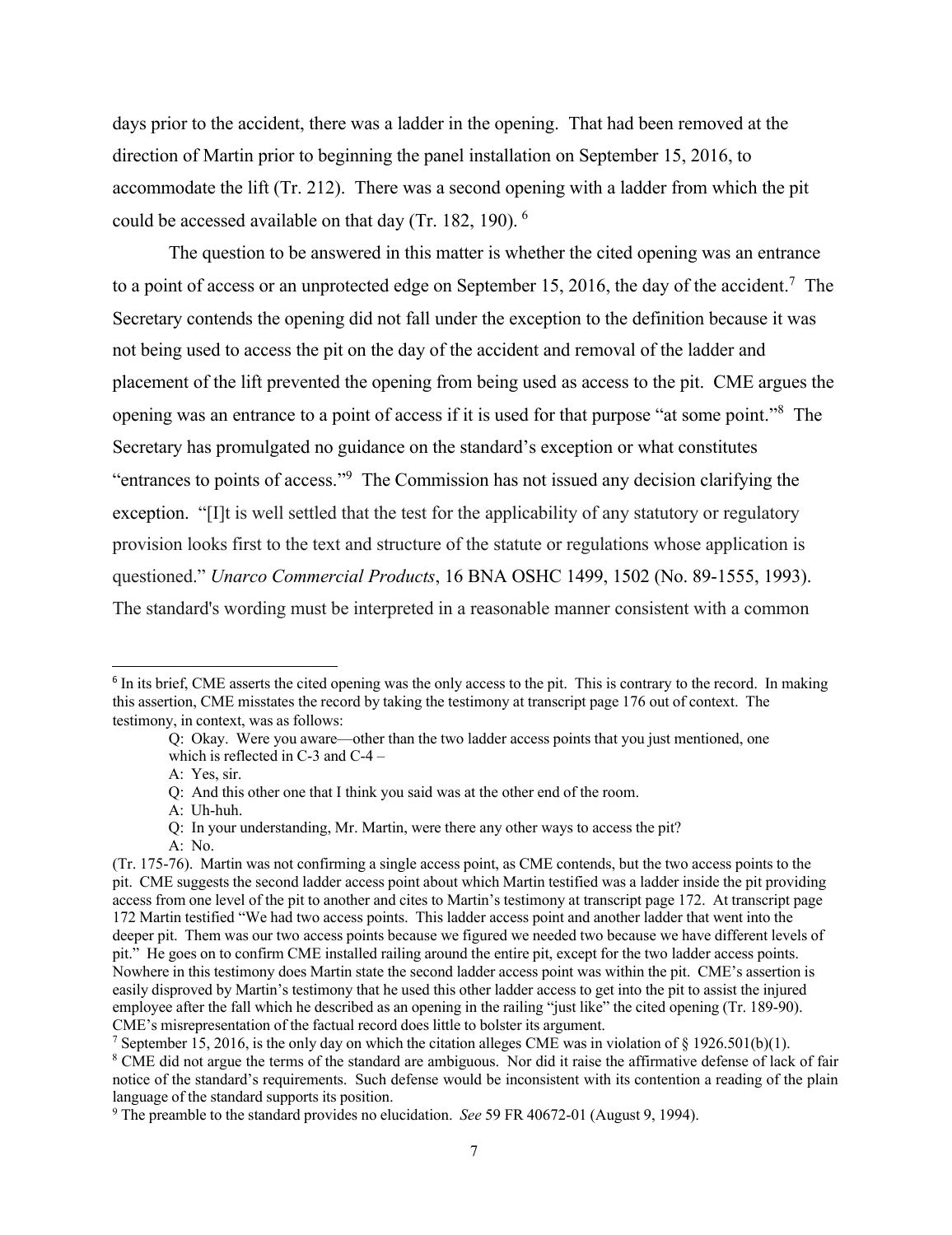sense understanding. *[Globe](https://1.next.westlaw.com/Link/Document/FullText?findType=Y&serNum=1982230901&pubNum=0003227&originatingDoc=I2d0d765a33cf11e280719c3f0e80bdd0&refType=CA&originationContext=document&transitionType=DocumentItem&contextData=(sc.Search)) [Industries,](https://1.next.westlaw.com/Link/Document/FullText?findType=Y&serNum=1982230901&pubNum=0003227&originatingDoc=I2d0d765a33cf11e280719c3f0e80bdd0&refType=CA&originationContext=document&transitionType=DocumentItem&contextData=(sc.Search)) [Inc.](https://1.next.westlaw.com/Link/Document/FullText?findType=Y&serNum=1982230901&pubNum=0003227&originatingDoc=I2d0d765a33cf11e280719c3f0e80bdd0&refType=CA&originationContext=document&transitionType=DocumentItem&contextData=(sc.Search))*[,](https://1.next.westlaw.com/Link/Document/FullText?findType=Y&serNum=1982230901&pubNum=0003227&originatingDoc=I2d0d765a33cf11e280719c3f0e80bdd0&refType=CA&originationContext=document&transitionType=DocumentItem&contextData=(sc.Search)) [10](https://1.next.westlaw.com/Link/Document/FullText?findType=Y&serNum=1982230901&pubNum=0003227&originatingDoc=I2d0d765a33cf11e280719c3f0e80bdd0&refType=CA&originationContext=document&transitionType=DocumentItem&contextData=(sc.Search)) [BNA](https://1.next.westlaw.com/Link/Document/FullText?findType=Y&serNum=1982230901&pubNum=0003227&originatingDoc=I2d0d765a33cf11e280719c3f0e80bdd0&refType=CA&originationContext=document&transitionType=DocumentItem&contextData=(sc.Search)) [OSHC](https://1.next.westlaw.com/Link/Document/FullText?findType=Y&serNum=1982230901&pubNum=0003227&originatingDoc=I2d0d765a33cf11e280719c3f0e80bdd0&refType=CA&originationContext=document&transitionType=DocumentItem&contextData=(sc.Search)) [1596](https://1.next.westlaw.com/Link/Document/FullText?findType=Y&serNum=1982230901&pubNum=0003227&originatingDoc=I2d0d765a33cf11e280719c3f0e80bdd0&refType=CA&originationContext=document&transitionType=DocumentItem&contextData=(sc.Search)) [\(No.](https://1.next.westlaw.com/Link/Document/FullText?findType=Y&serNum=1982230901&pubNum=0003227&originatingDoc=I2d0d765a33cf11e280719c3f0e80bdd0&refType=CA&originationContext=document&transitionType=DocumentItem&contextData=(sc.Search)) [77-4313,](https://1.next.westlaw.com/Link/Document/FullText?findType=Y&serNum=1982230901&pubNum=0003227&originatingDoc=I2d0d765a33cf11e280719c3f0e80bdd0&refType=CA&originationContext=document&transitionType=DocumentItem&contextData=(sc.Search)) [1982\).](https://1.next.westlaw.com/Link/Document/FullText?findType=Y&serNum=1982230901&pubNum=0003227&originatingDoc=I2d0d765a33cf11e280719c3f0e80bdd0&refType=CA&originationContext=document&transitionType=DocumentItem&contextData=(sc.Search)) The words are to be viewed in context, not in isolation, and judged in light of its application to the facts of the case. *[Ormet](https://1.next.westlaw.com/Link/Document/FullText?findType=Y&serNum=1991434406&pubNum=0003227&originatingDoc=I2d0d765a33cf11e280719c3f0e80bdd0&refType=CA&fi=co_pp_sp_3227_2135&originationContext=document&transitionType=DocumentItem&contextData=(sc.Search)&co_pp_sp_3227_2135) [Corp.](https://1.next.westlaw.com/Link/Document/FullText?findType=Y&serNum=1991434406&pubNum=0003227&originatingDoc=I2d0d765a33cf11e280719c3f0e80bdd0&refType=CA&fi=co_pp_sp_3227_2135&originationContext=document&transitionType=DocumentItem&contextData=(sc.Search)&co_pp_sp_3227_2135)*[,](https://1.next.westlaw.com/Link/Document/FullText?findType=Y&serNum=1991434406&pubNum=0003227&originatingDoc=I2d0d765a33cf11e280719c3f0e80bdd0&refType=CA&fi=co_pp_sp_3227_2135&originationContext=document&transitionType=DocumentItem&contextData=(sc.Search)&co_pp_sp_3227_2135) [14](https://1.next.westlaw.com/Link/Document/FullText?findType=Y&serNum=1991434406&pubNum=0003227&originatingDoc=I2d0d765a33cf11e280719c3f0e80bdd0&refType=CA&fi=co_pp_sp_3227_2135&originationContext=document&transitionType=DocumentItem&contextData=(sc.Search)&co_pp_sp_3227_2135) [BNA](https://1.next.westlaw.com/Link/Document/FullText?findType=Y&serNum=1991434406&pubNum=0003227&originatingDoc=I2d0d765a33cf11e280719c3f0e80bdd0&refType=CA&fi=co_pp_sp_3227_2135&originationContext=document&transitionType=DocumentItem&contextData=(sc.Search)&co_pp_sp_3227_2135) [OSHC](https://1.next.westlaw.com/Link/Document/FullText?findType=Y&serNum=1991434406&pubNum=0003227&originatingDoc=I2d0d765a33cf11e280719c3f0e80bdd0&refType=CA&fi=co_pp_sp_3227_2135&originationContext=document&transitionType=DocumentItem&contextData=(sc.Search)&co_pp_sp_3227_2135) [2134,](https://1.next.westlaw.com/Link/Document/FullText?findType=Y&serNum=1991434406&pubNum=0003227&originatingDoc=I2d0d765a33cf11e280719c3f0e80bdd0&refType=CA&fi=co_pp_sp_3227_2135&originationContext=document&transitionType=DocumentItem&contextData=(sc.Search)&co_pp_sp_3227_2135) [2135](https://1.next.westlaw.com/Link/Document/FullText?findType=Y&serNum=1991434406&pubNum=0003227&originatingDoc=I2d0d765a33cf11e280719c3f0e80bdd0&refType=CA&fi=co_pp_sp_3227_2135&originationContext=document&transitionType=DocumentItem&contextData=(sc.Search)&co_pp_sp_3227_2135) [\(No.](https://1.next.westlaw.com/Link/Document/FullText?findType=Y&serNum=1991434406&pubNum=0003227&originatingDoc=I2d0d765a33cf11e280719c3f0e80bdd0&refType=CA&fi=co_pp_sp_3227_2135&originationContext=document&transitionType=DocumentItem&contextData=(sc.Search)&co_pp_sp_3227_2135) [85-531,](https://1.next.westlaw.com/Link/Document/FullText?findType=Y&serNum=1991434406&pubNum=0003227&originatingDoc=I2d0d765a33cf11e280719c3f0e80bdd0&refType=CA&fi=co_pp_sp_3227_2135&originationContext=document&transitionType=DocumentItem&contextData=(sc.Search)&co_pp_sp_3227_2135) [1991\).](https://1.next.westlaw.com/Link/Document/FullText?findType=Y&serNum=1991434406&pubNum=0003227&originatingDoc=I2d0d765a33cf11e280719c3f0e80bdd0&refType=CA&fi=co_pp_sp_3227_2135&originationContext=document&transitionType=DocumentItem&contextData=(sc.Search)&co_pp_sp_3227_2135) A safety standard such as [§](https://1.next.westlaw.com/Link/Document/FullText?findType=L&pubNum=1000547&cite=29CFRS1926.501&originatingDoc=I2d0d765a33cf11e280719c3f0e80bdd0&refType=RB&originationContext=document&transitionType=DocumentItem&contextData=(sc.Search)&co_pp_3fed000053a85) [1926.501\(b\)\(1\),](https://1.next.westlaw.com/Link/Document/FullText?findType=L&pubNum=1000547&cite=29CFRS1926.501&originatingDoc=I2d0d765a33cf11e280719c3f0e80bdd0&refType=RB&originationContext=document&transitionType=DocumentItem&contextData=(sc.Search)&co_pp_3fed000053a85) and the definition at [§](https://1.next.westlaw.com/Link/Document/FullText?findType=L&pubNum=1000547&cite=29CFRS1926.500&originatingDoc=I2d0d765a33cf11e280719c3f0e80bdd0&refType=RB&originationContext=document&transitionType=DocumentItem&contextData=(sc.Search)&co_pp_a83b000018c76) [1926.500\(b\),](https://1.next.westlaw.com/Link/Document/FullText?findType=L&pubNum=1000547&cite=29CFRS1926.500&originatingDoc=I2d0d765a33cf11e280719c3f0e80bdd0&refType=RB&originationContext=document&transitionType=DocumentItem&contextData=(sc.Search)&co_pp_a83b000018c76) are generally construed liberally to allow broad coverage in carrying out the congressional intent to provide safe and healthful working conditions. 29 U.S.C. § 651(b).

The Miriam Webster dictionary defines an "entrance" as "the means or place of entry." It defines a "point" as a "narrowly localized place" and "access" as "a way or means of entering or approaching." An "entrance to a point of access" is a narrowly localized way or means of entry. For the area at issue to meet that definition, it must be a means of entry to the pit from the mezzanine or vice versa. For an opening to be a means of entry it must be capable of functioning for that purpose. In other words, entry must be possible. Absent the ladder, no entry to or from the pit was possible – it was not a "way or means of entering" the pit. Once CME removed the ladder, the opening became an unguarded edge through which an employee could fall. The exception to the requirement that employees be protected from falls from unprotected edges does not apply to the cited conditions.<sup>[10](#page-8-0)</sup>

<span id="page-7-0"></span>CME's contention the opening remained an entrance to a point of access as long as it was used for that purpose "at some point" is not consistent with the language of the standard and would lead to needless exposure to fall hazards. Accepting CME's argument an employer could designate an area as a point of access, use it as such once, and leave it open in perpetuity, regardless of whether it was ever again capable of functioning as a means of entering the level below. This would permit employers to expose employees to the fall hazard addressed in the standard. Applying the standard in this way is inconsistent with a common sense understanding of the standard's terms and the purposes of the regulation and the Act.<sup>[11](#page-8-1)</sup>

<sup>&</sup>lt;sup>10</sup> The term "point of access" is defined in Subpart X – Stairways and Ladders. Section 1926.1050(b) defines "point of access" as "all areas used by employees for work related passage from one area or level to another. Such open areas include doorways, passageways, stairway openings, studded walls, and various other permanent or temporary openings used for such travel." It is not clear the Secretary intended the definition in Subpart X to apply to Subpart M. Even if the definition in Subpart X were to apply, my analysis and conclusion regarding the applicability of the exception to the unique facts of this case would be the same.

<span id="page-7-3"></span><span id="page-7-2"></span><span id="page-7-1"></span> $11$  The purpose of Subpart M is to prevent falls on construction worksites. The purpose of the Act is to "prevent the first accident." *See Brock v. L.E. Myers Co*., 818 F.2d 1270, 1275 (6th Cir. 1987).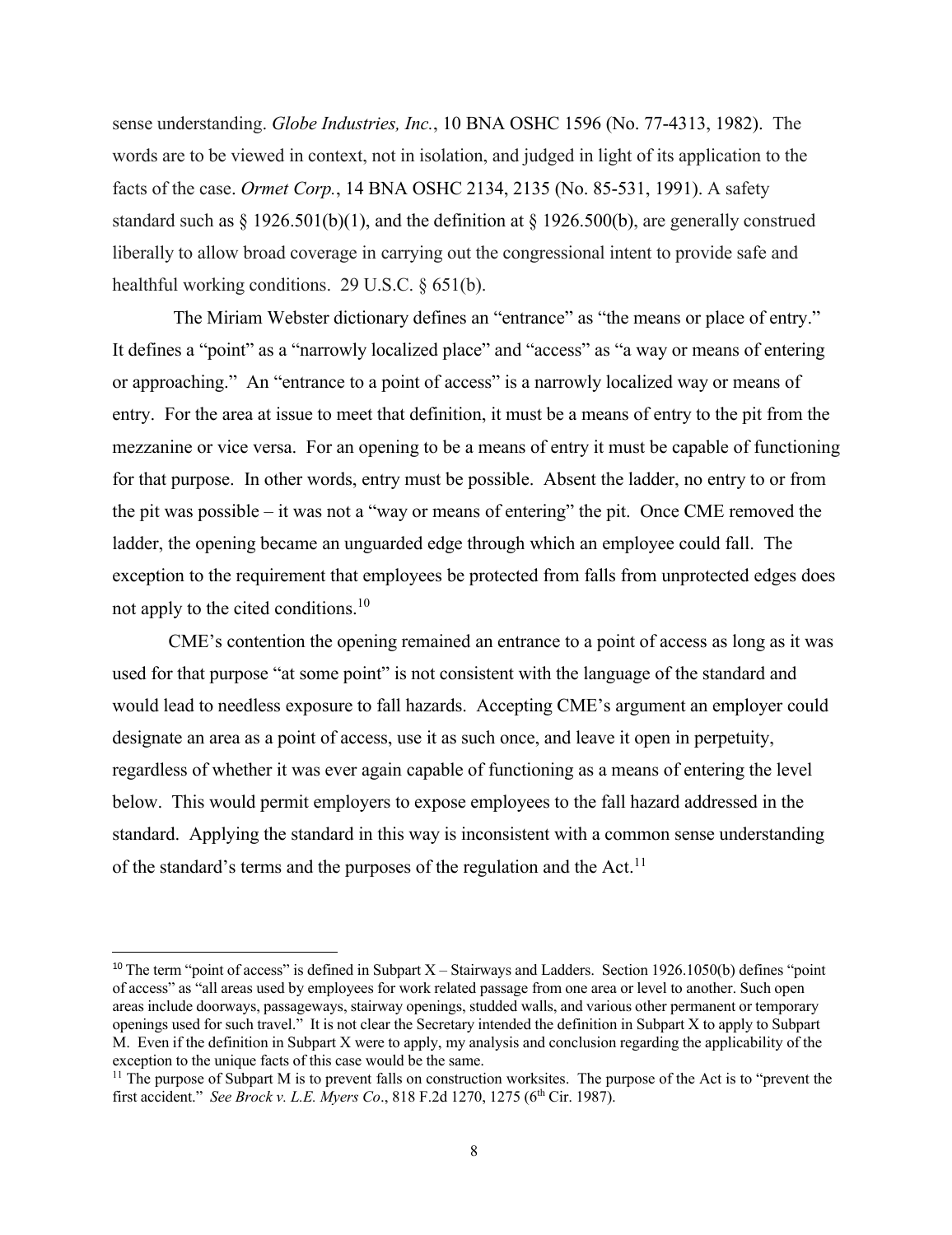<span id="page-8-1"></span><span id="page-8-0"></span>Because the opening through which the employee fell was an unguarded edge as that term is defined in the § 1926.500(b), CME was required to provide employees with protection from falls from it on September 15, 2016, under § 1926.501(b)(1).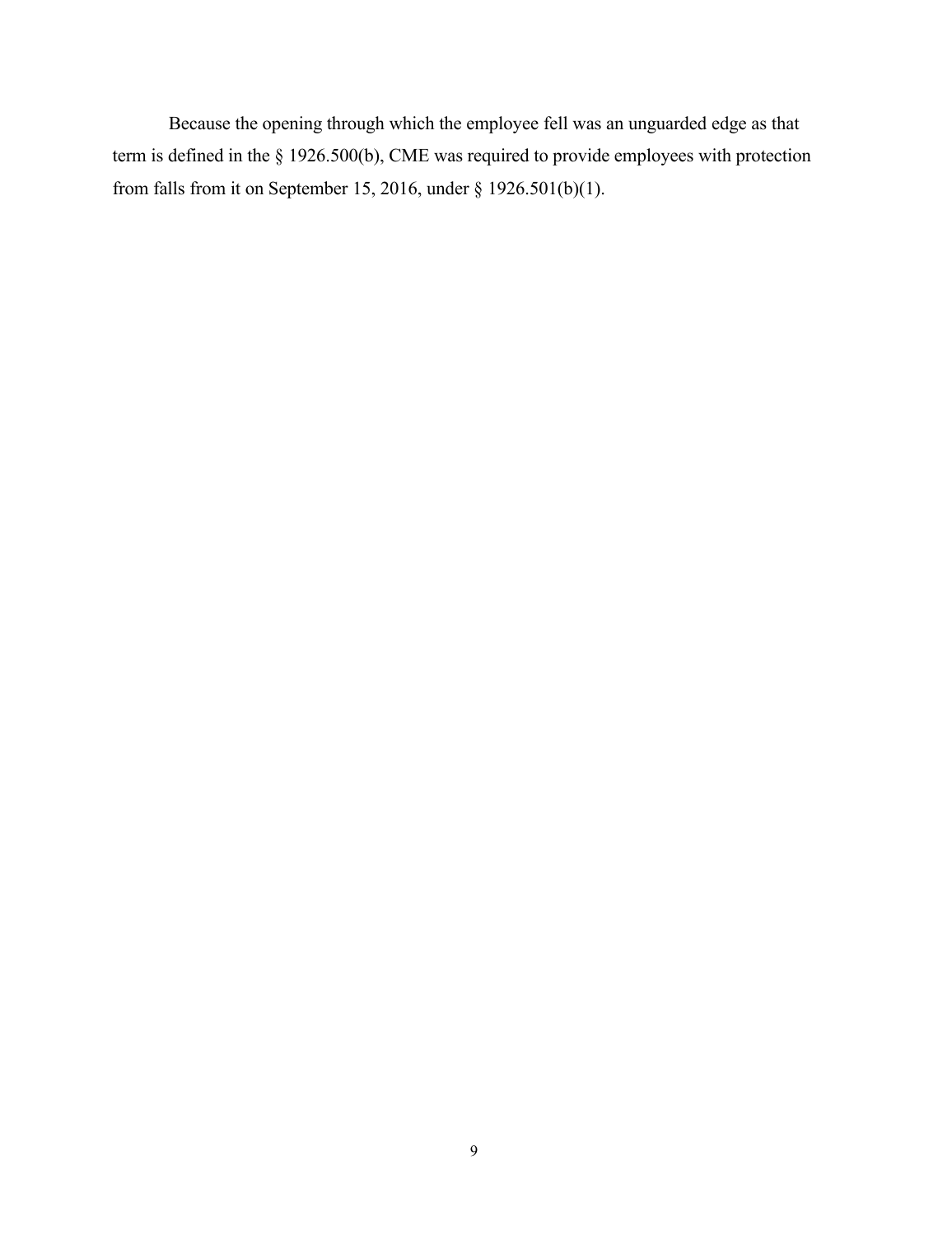## *Failure to Comply and Employee Exposure to the Hazard*

Section 1926.501(b)(1) allows employers to choose between three methods of compliance. An employer may protect employees from falls from unprotected edges by a guardrail system, safety net system, or personal fall arrest system. CME did not use any of these methods to protect employees in the cited area of the mezzanine from falls to the pit below on September 15, 2016. CME does not dispute it provided no form of fall protection. The standard was violated.

Nor is there any dispute employees were exposed to a fall hazard. The injured employee and his co-worker were working on the mezzanine level preparing the channel for panel installation. Both were working in the area near the opening. The injured employee was working close enough to have fallen off the edge. The Secretary has established employee exposure to the cited fall hazard.

### *Employer Knowledge*

To establish employer knowledge of a violation the Secretary must show the employer knew, or with the exercise of reasonable diligence could have known of a hazardous condition. *Dun Par Engineered Form Co*., 12 BNA OSHC 1962, 1965-66 (No. 82-928, 1986). Because corporate employers can only obtain knowledge through their agents, the actions and knowledge of supervisory personnel are generally imputed to their employers, and the Secretary can make a prima facie showing of knowledge by proving a supervisory employee knew of or was responsible for the violation. *Todd Shipyards Corp*., 11 BNA OSHC 2177, 2179 (No. 77-1598, 1984); *see also Dun Par Engineered Form Co*., 12 BNA OSHC 1962 (No. 82-928, 1986) (the actual or constructive knowledge of an employer's foreman can be imputed to the employer). Actual knowledge refers to an awareness of the existence of the conditions allegedly in noncompliance. *Omaha Paper Stock Co.*, 19 OSHC 2039 (No. 01-3968, 2002). An employer is chargeable with knowledge of conditions which are plainly visible to its supervisory personnel. *A.L. Baumgartner Construction Inc*., 16 BNA OSHC 1995, 1998 (No 92-1022, 1994).

Martin was CME's supervisor on site (Tr. 104). He was aware of the existence of the unguarded edge, that the ladder had been removed, and that the injured employee was working from the mezzanine cleaning out the channel. He had instructed the injured employee and his co-worker to prepare the channel (Tr. 177). He saw the injured employee before he fell and asked what he was doing (Tr. 186). When the injured employee told him he was cleaning the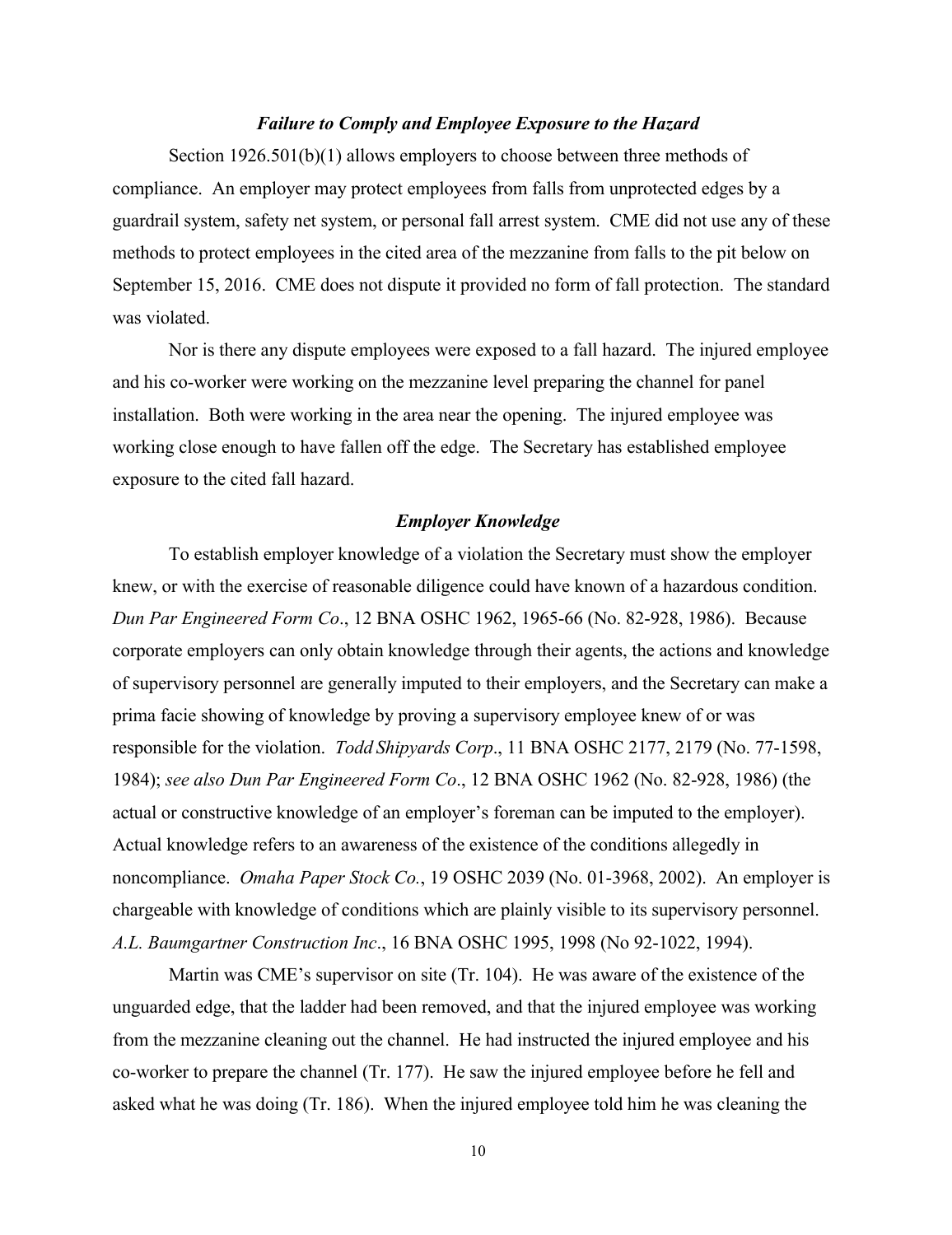channel, Martin admitted he said, "okay, go ahead." (Tr. 187). He gave no instruction on how to continue the task (Tr. 200-01). Martin was aware the injured employee was working near an unprotected edge without fall protection. Martin's knowledge is imputed to CME.

Martin's testimony suggests he could not have anticipated the injured employee would continue his task on the mezzanine in the area between the lift and the knee wall because that space was too small. Martin testified he believed the lift was "plugging the hole." (Tr. 201). I found this testimony unconvincing.<sup>[12](#page-11-0)</sup> There was sufficient space between the knee wall and the lift to allow the injured employee to turn his upper body. Martin's contention he assumed the injured employee would continue his cleaning task from the lift strains credibility. To complete the task as suggested would have required the injured employee to stop his work, climb into the lift, kneel down, and reach through the rails of the lift to reach the channel below (Tr. 153). The injured employee testified doing so would have been counter to instructions he had received to never "work below the basket." (Tr. 153). Martin testified he would have stood in the lift and cleaned the channel with a "house broom." (Tr. 203). There is no evidence any type of broom was available (Tr. 144, 203). Under the circumstances, the reasonable assumption was that the injured employee would continue on the easier path of working from the mezzanine, placing himself precariously close to the unprotected edge. A reasonably diligent employer would have been aware of the hazard posed.

The Secretary has established CME had knowledge of the violative condition.

#### *Characterization*

The Secretary alleges the violation was serious. A violation is serious when "there is a substantial probability that death or serious physical harm could result" from the hazardous condition at issu[e.](https://a.next.westlaw.com/Link/Document/FullText?findType=L&pubNum=1000546&cite=29USCAS666&originatingDoc=I506d03ad178f11e2b60bb297d3d07bc5&refType=RB&originationContext=document&transitionType=DocumentItem&contextData=(sc.Search)&co_pp_340a00009b6f3) [29](https://a.next.westlaw.com/Link/Document/FullText?findType=L&pubNum=1000546&cite=29USCAS666&originatingDoc=I506d03ad178f11e2b60bb297d3d07bc5&refType=RB&originationContext=document&transitionType=DocumentItem&contextData=(sc.Search)&co_pp_340a00009b6f3) [U.S.C.](https://a.next.westlaw.com/Link/Document/FullText?findType=L&pubNum=1000546&cite=29USCAS666&originatingDoc=I506d03ad178f11e2b60bb297d3d07bc5&refType=RB&originationContext=document&transitionType=DocumentItem&contextData=(sc.Search)&co_pp_340a00009b6f3) [§](https://a.next.westlaw.com/Link/Document/FullText?findType=L&pubNum=1000546&cite=29USCAS666&originatingDoc=I506d03ad178f11e2b60bb297d3d07bc5&refType=RB&originationContext=document&transitionType=DocumentItem&contextData=(sc.Search)&co_pp_340a00009b6f3) [666\(k\).](https://a.next.westlaw.com/Link/Document/FullText?findType=L&pubNum=1000546&cite=29USCAS666&originatingDoc=I506d03ad178f11e2b60bb297d3d07bc5&refType=RB&originationContext=document&transitionType=DocumentItem&contextData=(sc.Search)&co_pp_340a00009b6f3) The Secretary need not show that there was a substantial probability that an accident would occur; only that if an accident did occur, death or serious physical harm would result. There can be little dispute the likely result of a fall of 11 feet is death or serious injury. As demonstrated by the accident in this case, such a fall can result in debilitating physical harm. The violation is serious.

The Secretary has established a prima facie case of a serious violation of § 1926.501(b)(1).

<sup>&</sup>lt;sup>12</sup> Martin's demeanor suggested defensiveness. Nor has Martin's account of events been entirely consistent (Tr. 201, 250).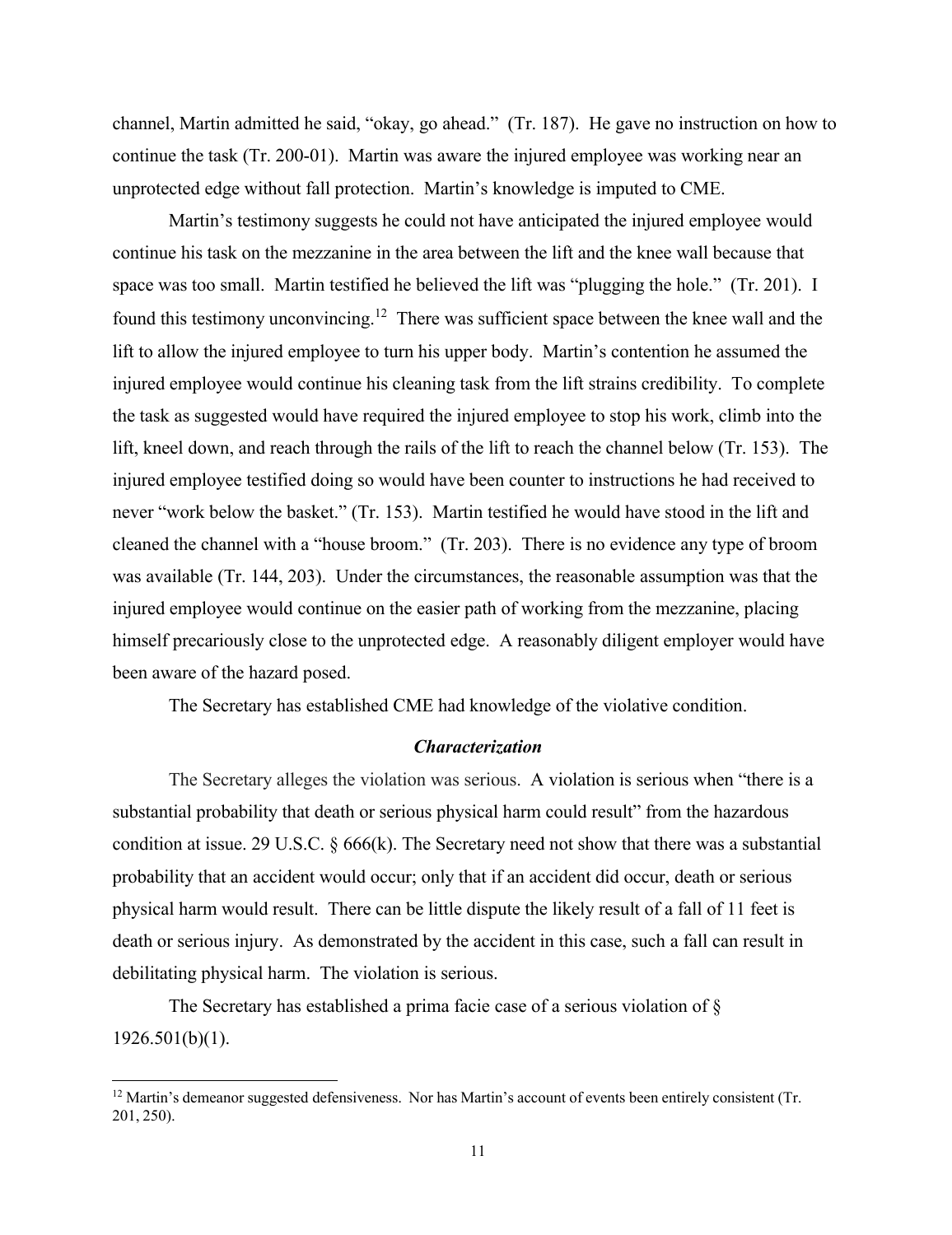# *Affirmative Defense of Infeasibility*

CME has raised the affirmative defense of infeasibility. To establish this defense, an employer must show (1) literal compliance with the terms of the standard is infeasible under the existing circumstances and (2) alternative protective measures were used or no feasible alternative measures are available. *Otis Elevator Co*., 24 BNA OSHC 1081, 1087 (No. 09-1278, 2013), *citing, Westvaco Corp*., 16 BNA OSHC 1374, 1380 (No. 90-1341, 1993). CME argues compliance is infeasible because "the nature of the work precluded CME from complying with the standard's requirements for fall protection." (*Respondent, CME Corporation's Post-Hearing Brief,* at p. 9).

There is no dispute the lift was necessary to complete the cooler panel installation along the mezzanine. Martin testified the ladder was removed from the unprotected edge prior to positioning the lift because the ladder would have been in the way of the lift.<sup>[13](#page-12-0)</sup> CME reasons that if the ladder would have been in the way, a standard guardrail would have also been in the way. It goes on

[b]ecause the ladder access was the only point of access between the mezzanine and pit levels, and the ladder had to be removed in order to position the lift to complete the panel installation, CME could not both comply with the cited standard, 29 C.F.R. 1926.501(b)(1) and perform the work.

# (Respondent's brief, at p. 11, emphasis in the original).

CME's argument fails on multiple fronts. CME's contention the opening in the railing adjacent to the mezzanine was the only point of access to the pit is demonstrably false, as previously discussed (*See* footnote 6, *infra*). Even accepting CME's position a guardrail would have prevented use of the lift, it did not establish the lift needed to be in that position while the injured employee was cleaning the channel or the point at which he was exposed. More importantly, in arguing compliance was infeasible because a guardrail would have been in the way of the lift, CME ignores the language of the standard. The cited standard provides three alternative methods of compliance. CME makes no mention of why it could not have provided

<span id="page-11-0"></span><sup>&</sup>lt;sup>13</sup> Martin testified that ladder had to extend 3 feet above the concrete, presumably referencing the requirement of 29 C.F.R. § 1926.1053(b)(1) which states: "When portable ladders are used for access to an upper landing surface, the ladder side rails shall extend at least 3 feet (.9 m) above the upper landing surface to which the ladder is used to gain access…"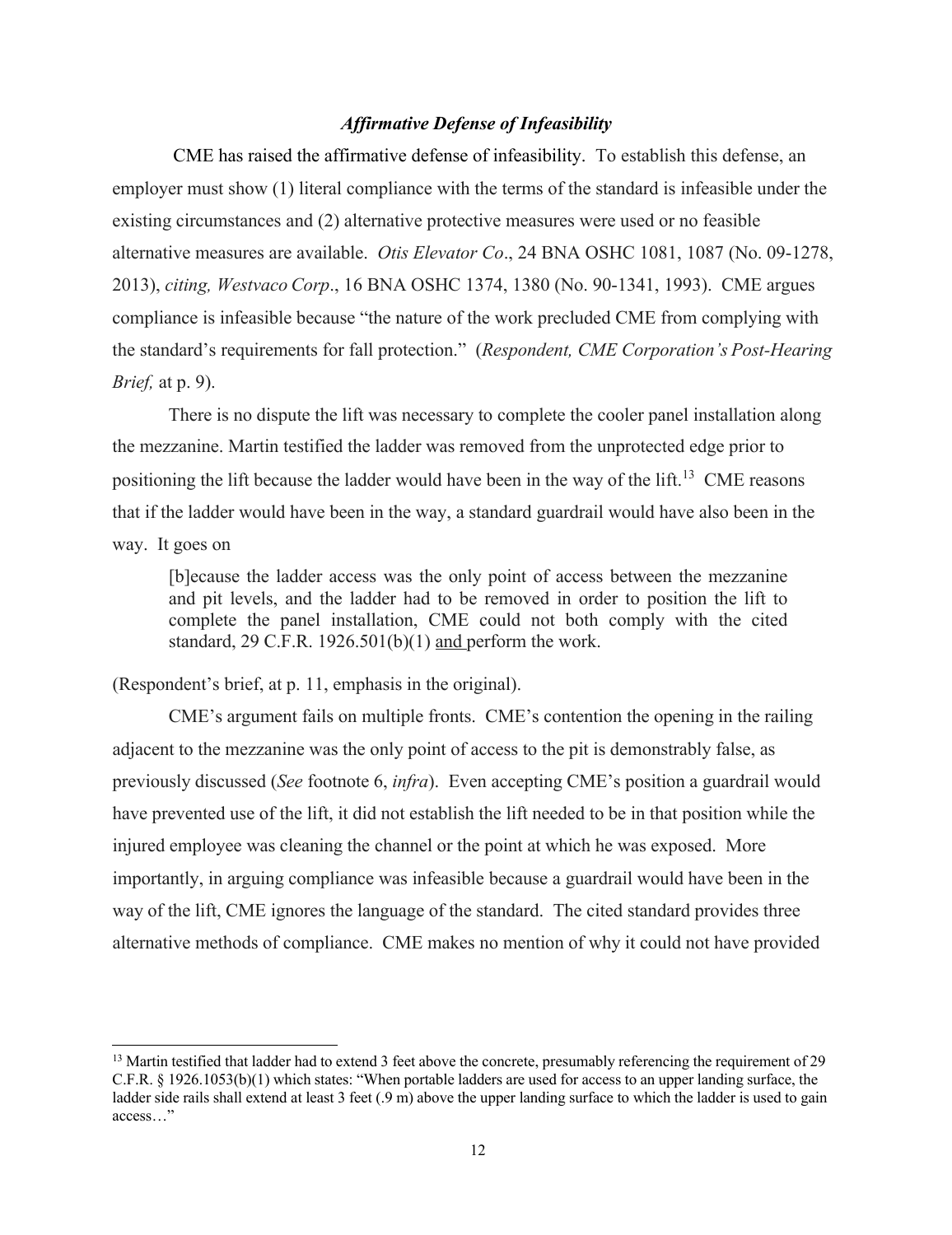one of the other two alternatives.<sup>[14](#page-13-0)</sup> To establish literal compliance is impossible where a standard allows more than one method by which to do so, the employer must establish all methods are infeasible. CME's failure to even mention why it could not have used a safety net system or personal fall arrest system is fatal to its defense.

Item 1, Citation 1, alleging a serious violation of  $\S 1926.501(b)(1)$  is affirmed.

### **Item 1, Citation 2: The Alleged Violation of 29 C.F.R. § 1904.39(a)(2)**

The standard at  $\S 1904.39(a)(2)$  requires an employer to notify OSHA of an in-patient hospitalization "[w]ithin twenty-four (24) hours after the in-patient hospitalization ..., as a result of a work-related incident…"

CME conceded in both its responses to the Secretary's Requests for Admission (Exh. C-1) and at the hearing it was in violation of  $\S$  1904.39(a)(2) (Tr. 6). There is no factual dispute regarding the applicability of the standard. The injured employee was a temporary employee working under the exclusive control of CME who suffered a work-related injury requiring hospitalization. CME was aware of the injury and failed to report it. Safety Director Smith testified he did not report the injury to OSHA because he had immediately notified ULG of the accident (Tr. 228). He assumed because the injured employee was covered for workers compensation purposes by ULG, that ULG would make the notification to OSHA. Smith did not confirm this assumption with ULG (Tr. 228-29). The evidence establishes CME was in violation of  $§$  1904.39(a)(2).

The Secretary proposed Item 1, Citation 2, be characterized as an other than serious violation. The Commission has defined a non-serious violation as "one in which there is a direct and immediate relationship between the violative condition and occupational safety and health but not of such relationship that a resultant injury or illness is death or serious physical harm." *Crescent Warf & WarehouseCo.*, 1 BNA OSHC 1219 (No. 1, 1973). Failure to notify OSHA of injuries prevents the agency from timely responding to accidents and addressing possible hazardous conditions. The violation has a direct impact on safety and health and is properly characterized as an other than serious violation.

Item 1, Citation 2, alleging an other than serious violation of  $\S$  1904.39(a)(2) is affirmed.

<span id="page-12-0"></span><sup>&</sup>lt;sup>14</sup> Martin testified there were harnesses available for use by employees and that the lift had anchor points from which to tie off (Tr. 217).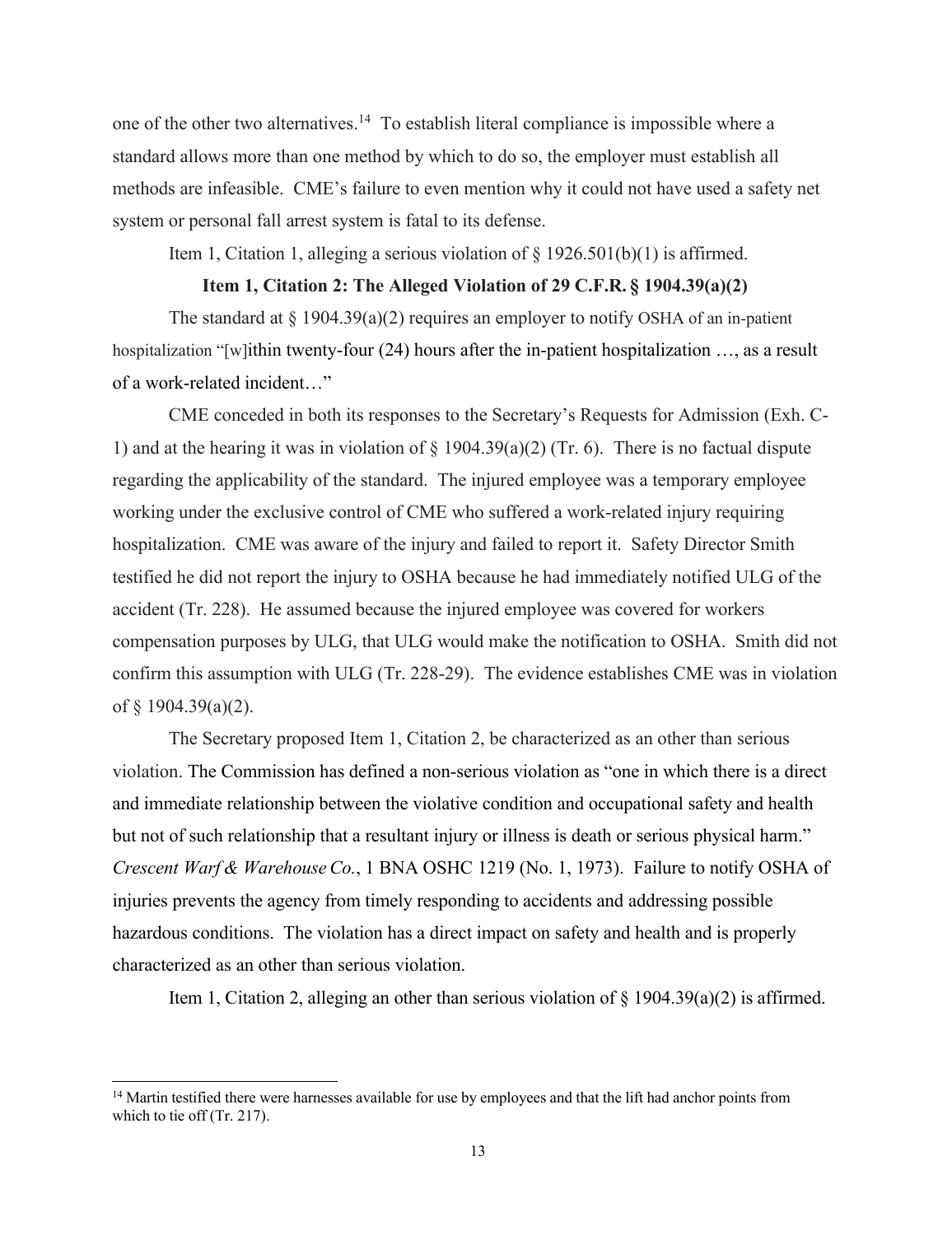#### **PENALTY**

The Commission, in assessing an appropriate penalty, must give due consideration to the gravity of the violation and to the size, history and good faith of the employer. *See* 29 U.S.C. § 666(j). The Commission is the final arbiter of penalties. *Hern Iron Works, Inc.*, 16 BNA OSHC 1619, 1622, (No. 88-1962, 1994), *aff'd*, 937 F.2d 612 (9th Cir. 1991) (table); *see ValdakCorp.*, 17 BNA OSHC 1135, 1138 (No. 93-0239, 1995) ("The [OSH] Act places limits for penalty amounts but places no restrictions on the Commission's authority to raise or lower penalties within those limits."), *aff'd*, 73 F.3d 1466 (8th Cir. 1996). In assessing a penalty, the Commission gives due consideration to all of the statutory factors with the gravity of the violation being the most significant. *Capform Inc.*, 19 BNA OSHC 1374, 1378 (No. 99-0322, 2001), *aff'd*, 34 F. App'x 152 (5th Cir. 2002) (unpublished). "Gravity is a principal factor in a penalty determination and is based on the number of employees exposed, duration of exposure, likelihood of injury, and precautions taken against injury." *Siemens Energy and Automation, Inc.,* 20 BNA OSHC 2196, 2201 (No. 00-1052, 2005).

In proposing penalties for both citations, the Secretary reduced the statutory maximum penalties by taking only CME's size into consideration. CME contends it is entitled to a greater penalty reduction than the Secretary assessed. I agree.

The maximum penalty for Citation 1 is \$12,471.00. 29 U.S.C.  $\S 666(b)$ <sup>[15](#page-14-0)</sup> A high gravity-based penalty is warranted. Although only a few employees were exposed for a short period of time, lighting was poor, increasing the likelihood of an accident (Tr. 119-20). The severity of the resulting injury is unquestionably high (Tr. 124). CME is a small employer and, accordingly, entitled to a corresponding adjustment to the gravity-based penalty. There is no evidence in the record CME has received citations from OSHA in the past. CME presented evidence it has a lower than average injury rate for its industry; it has a comprehensive safety and health program; and makes efforts to train all its employees on its safety and health rules, including temporary employees. CME cooperated with the inspection. For these reasons, CME is entitled to reductions in the gravity-based penalty for history and good faith. *Nacirema*

<span id="page-13-0"></span><sup>&</sup>lt;sup>15</sup> In 2015, Congress passed the Federal Civil Penalties Inflation Adjustment And Improvements Act (the Inflation Adjustment Act), which directs agencies to adjust their penalties for inflation each year and requires agencies to publish "catch up" rules to make up for lost time since the last adjustments. Pursuant to the Inflation Adjustment Act, the Secretary adjusted the maximum penalty for both serious and other than serious violations to \$12,471.00. The adjusted civil penalty amounts are applicable to civil penalties assessed after August 1, 2016, whose associated violations occurred after November 2, 2015.